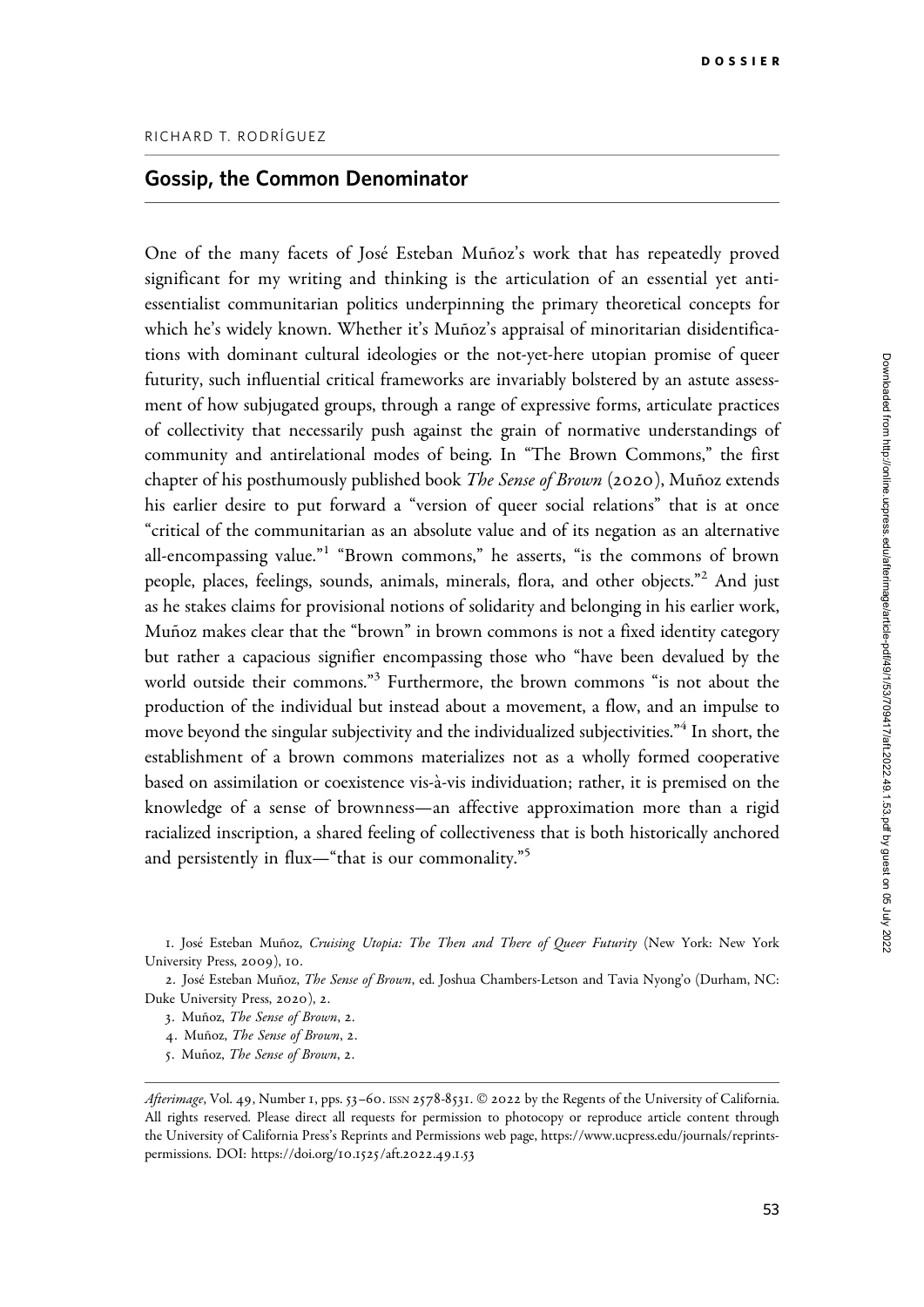

IMAGE 1. Still from Mi Pollo Loco (1995) by Andrew Durham.

While I cannot claim to have belonged to Muñoz's close-knit social circle, I do regard myself as part of a brown commons that he helped facilitate for many Latinx and queer (and queer Latinx) scholars. The last time I encountered him before his untimely passing was in October 2012 at the University of Texas at Austin for a symposium titled "Sexing the Borderlands: From the Midwest Corridor and Beyond," which he keynoted and at which I presented. At one moment during the two-day event, he pulled me aside to ask about my well-being and the status of my second book. Although I had grown accustomed to his "check-ins" whenever I ran into him at conferences, our interaction in Austin was different. Later he invited me out for drinks and we took an Uber to a bar suggested by a Texas colleague, ordered cocktails, and proceeded to gossip about colleagues at my university and within the profession in general. Our exchange of deep gossip had not only made me feel more connected to him, but it also concretized the sense of brownness that congealed "our commonality."

Queer literary studies scholar Henry Abelove, in explicating Allen Ginsberg's elegy for Frank O'Hara titled "City Midnight Junk Strains" (1968), reads the Beat poet's phrase "our deep gossip" as referencing "illicit speculation, information, knowledge."<sup>6</sup> For Abelove, "deep gossip" operates as "an indispensable resource for those who are in any sense or measure disempowered, as those who experience funny emotions may be, and it is deep whenever it circulates in subterranean ways and touches on matters hard to grasp and of crucial concern."7 The circulation of deep gossip "in subterranean ways," I argue, is akin to the way "our commonality" manifests as the brown commons. Taking a cue from Muñoz's erudite engagement with video art (most notably in 1999's Disidentifications:

<sup>6.</sup> Henry Abelove, Deep Gossip (Minneapolis: University of Minnesota Press, 2003), xii.

<sup>7</sup>. Abelove, Deep Gossip, xii.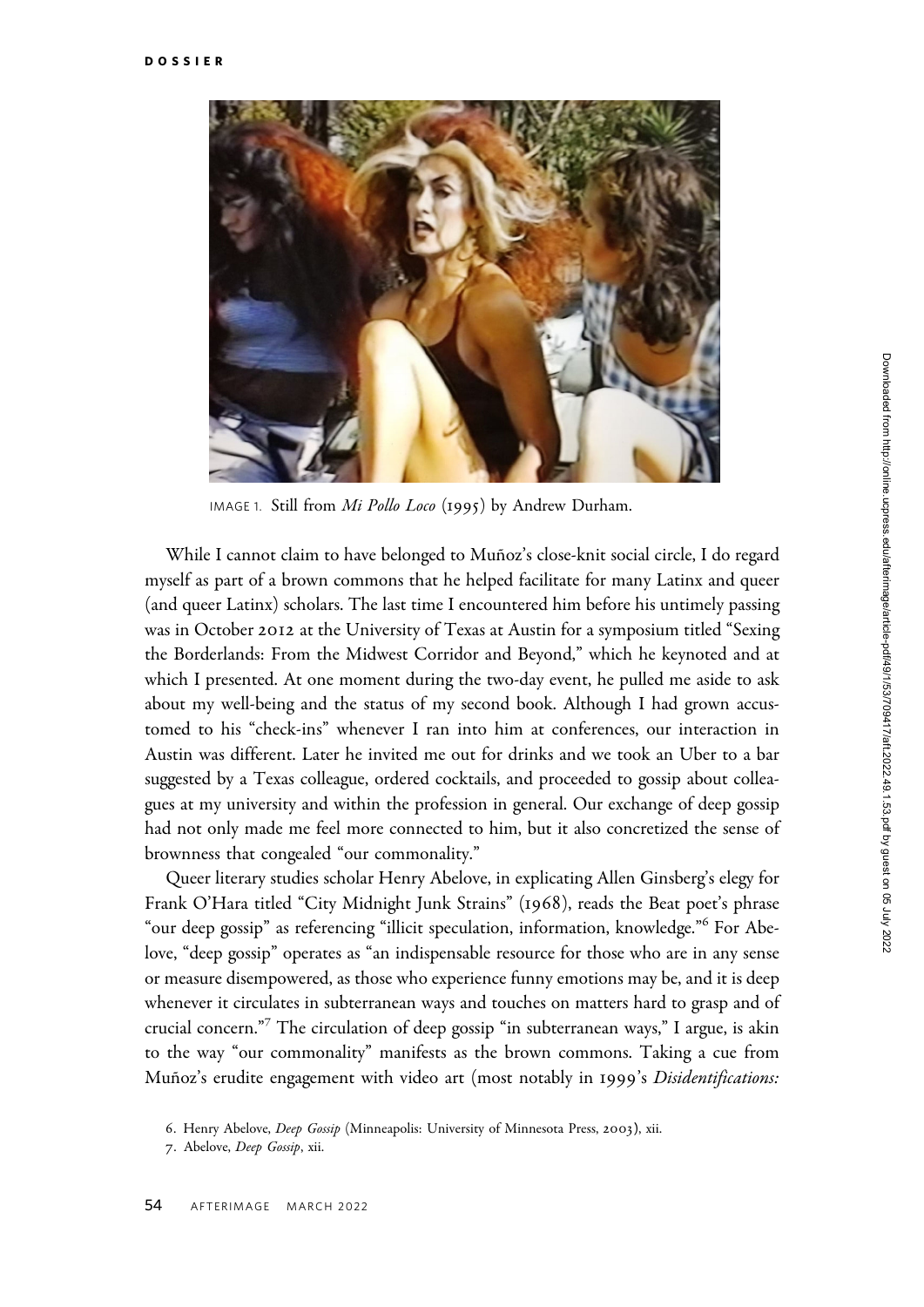

IMAGE 2. Still from Mi Pollo Loco (1995) by Andrew Durham.

Queers of Color and the Performance of Politics<sup>8</sup>), I wish to further expound upon the power of gossip "as an indispensable resource for those who are in any sense or measure disempowered" in charting a brown commons by turning to Andrew Durham's 1995 queer cult video classic Mi Pollo Loco. The video—a spoof of Allison Anders's 1993 film Mi Vida Loca (My Crazy Life) about Chicana Echo Park gang members and riffing on the fast-food Mexican grilled chicken chain restaurant El Pollo Loco—casts a group of cholas (played by gay male actors in drag) from Los Angeles's Silver Lake neighborhood who struggle to find their place in the barrio and beyond. The narrative pivots on a rumor spread by Lupe, a hairdresser who works out of her kitchen, that one of the homegirls, Misty, is having an affair with her friend Cha-Cha's husband Tito. Finding support from (despite occasional conflicts with) Blanca and Pinky, Misty's aspirations to become a supermodel in the face of urban destitution are nourished by a brown commons within a barrio culture that is as ruthless as it is sustaining. Although the rumor of Misty's sexual trysts with Tito is initially false—indeed, a mere fabrication by Lupe in her role as the notorious neighborhood *chismosa*—it ultimately becomes true, at first dividing the girls but ultimately functioning as the catalyst to unite them after Cha-cha's untimely death in a drive-by shooting.

Satire and humor might grant *Mi Pollo Loco* its distinct queer character, but the gossip initiated by Lupe is what propels the narrative, serving also as the primary element by which the girls establish a brown commons (in spite of how this gossip also holds the power to sever their frequently acknowledged family-like ties). Gavin Butt's pathfinding 2005 book Between You and Me: Queer Disclosures in the New York Art World,

<sup>8.</sup> José Esteban Muñoz, Disidentifications: Queers of Color and the Performance of Politics (Minneapolis: University of Minnesota Press, 1999).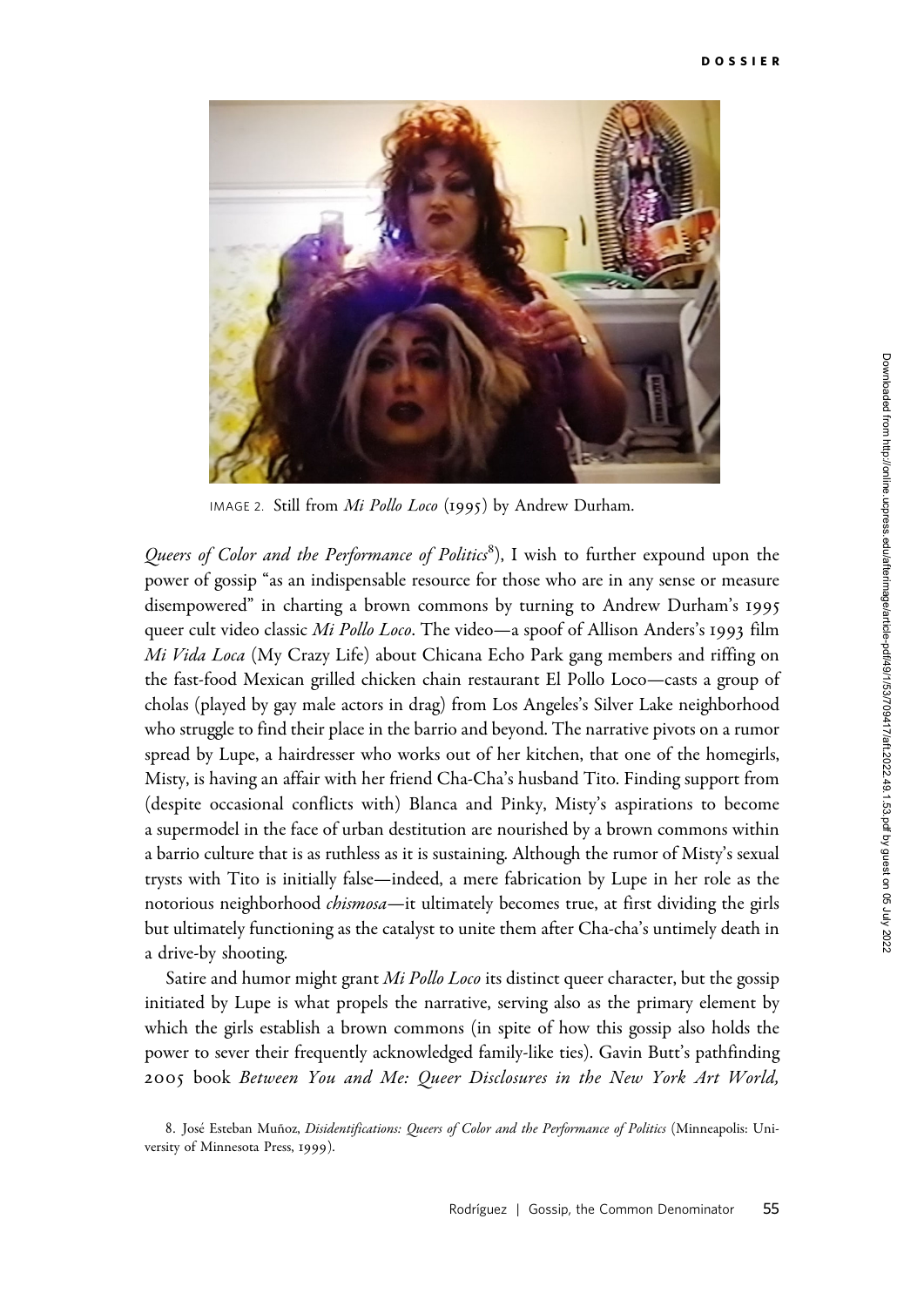1948–1963 maintains that gossip simultaneously functions "both as object of study and as form of knowledge."<sup>9</sup> Thus, gossip works as the central object and allows one to assess Mi Pollo Loco's plot while its utility within the video operates as a form of knowledge that wields the potential to bring together marginalized people to forge a brown commons. A common denominator to be sure, the deep gossip I shared with Muñoz is not unlike the way Lupe's gossip serves as a vehicle for mapping "our commonality."

I first caught wind of Mi Pollo Loco-not unlike how one sometimes overhears a rumor—in the late 1990s from an ex-boyfriend whose best friend's friend had seen the video in a film festival years earlier in Los Angeles. At the time, I was a graduate student in the Bay Area preparing a dissertation chapter on representations of the family in Chicano/a film and video. Thanks to UCLA professor Chon Noriega, whom I emailed for film and video suggestions to consider for my chapter, I was accorded a second referral to the film. In an email message dated Thursday, August 20, 1998, Noriega wrote: "For something more perverse, there is always Mi Pollo Loco" (and this was after he listed a number of titles he called "Chicano queer media on the family"). Fortunately, I was able to track down director Durham, who kindly mailed me a VHS copy of Mi Pollo Loco. Twenty-one years later, I embrace Noriega's identification of the video as "something more perverse," in large part because  $Mi$  Pollo Loco's engagement with gossip indeed helps make its kinship politics more generative. After all, the VHS tape box cover declares: "Blood is thicker than water but not as thick as liquid eyeliner." This recalls Mun˜oz when he writes: "Brown commons are queer ecologies insofar as they are not ecologies depending on nature, which does not mean that they exclude nature. The queer ecology, which is the brown commons, includes the organic and the inorganic."<sup>10</sup>

Along with the tape, Durham sent me press materials that helped contextualize the video. As the press release notes:

Conceived on a Tuesday, then shot the following weekend, Mi Pollo Loco broke some of the cardinal rules of practical filmmaking. There were no rehearsals, no second takes, and for the most part, all dialogue was improvised. Shot in 102-degree weather, the actors would enter make-up at five a.m. and continue to shoot until 1 a.m. The next morning would follow suit. Due to the nature of a small crew, actors were responsible for their own make-up and costuming for continuity purposes; with the exception of Mr. Vargas.

According to the Los Angeles-based lesbian magazine Female FYI, "Despite grueling weather conditions (those wigs can be so hot), the film produces several knock-out performances, most notably Victor Vargas as Misty and the always wonderful Jackie Beat as a hairdresser with a penchant for big hair."<sup>11</sup> Additionally, the press materials note how "Mi Pollo Loco is a success story in its own right, having been made for such little money,

<sup>9.</sup> Gavin Butt, Between You and Me: Queer Disclosures in the New York Art World, 1948–1963 (Durham, NC: Duke University Press, 2005), 4.

<sup>10.</sup> Muñoz, The Sense of Brown, 4.

<sup>11</sup>. This is from a photocopy of the article that Durham sent me. Unfortunately, it does not include the date of the publication or page numbers.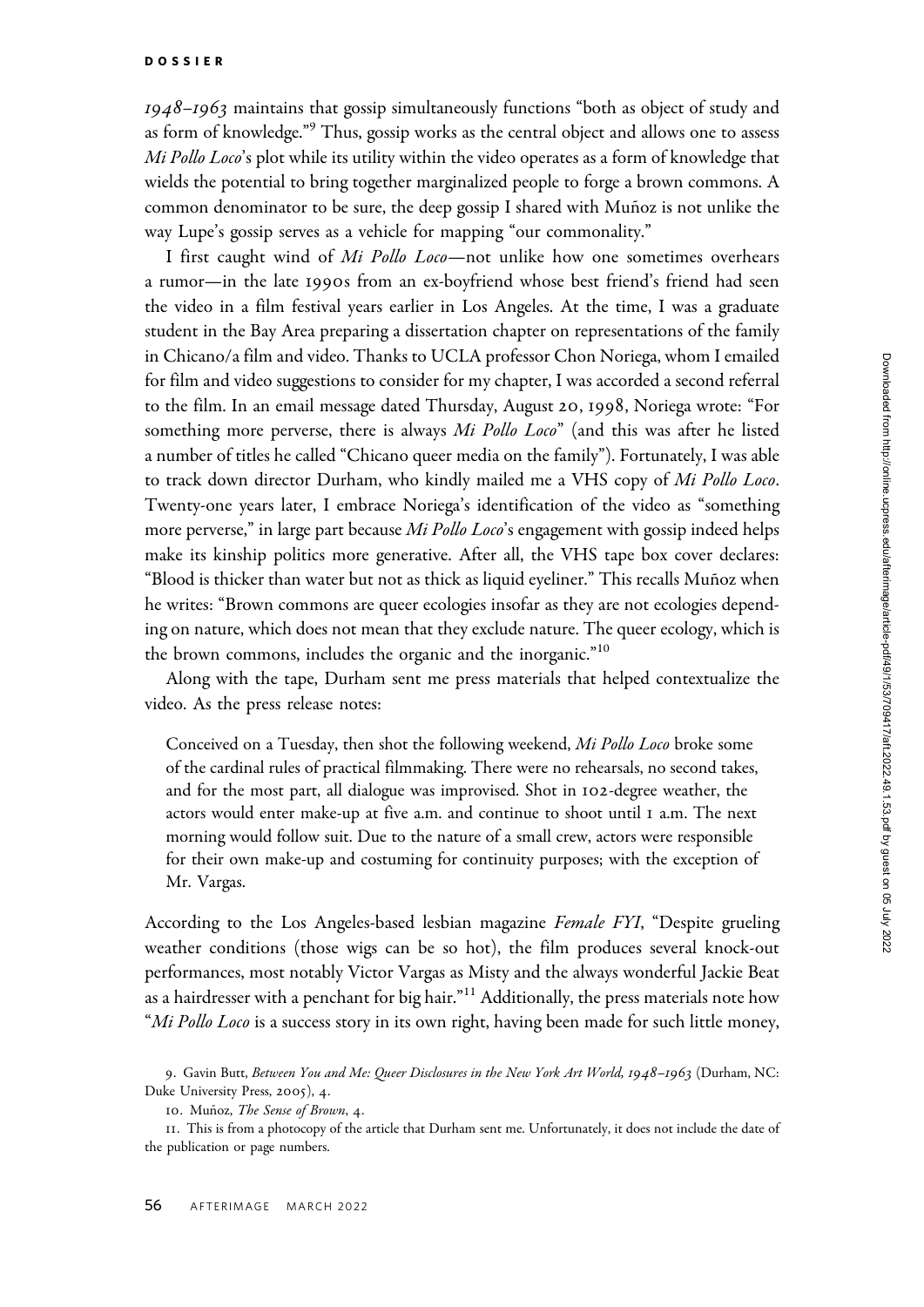

IMAGE 3. VHS box cover for Mi Pollo Loco (1995) by Andrew Durham.

it continues to grow, gaining its own cult status on the festival circuit." This included festivals such as Frameline in San Francisco and Out on the Screen in Los Angeles, as well as assorted screenings in France, Italy, and London.

Mi Pollo Loco's emergence in the mid-1990s links it to other Chicano/a queer video productions of this historical moment. In his email, Noriega mentioned Danny Acosta's 1991 A History of Violence; but there's also the work of Eugene Rodríguez (1985's Straight, No Chaser), Laura Aguilar (1995's Talking About Depression, and The Knife and The Body, both from 1996), Osa Hidalgo-de la Riva (1991's The Olmeca Rap, 1992's Primitive and Proud, and 1998's Zone 4), Augie Robles (1993's Cholo Joto), and Robles and Tina Valentín Aguirre (*iViva 16!* from 1994). Michael Renov and Erika Suderburg's introduction to their edited collection Resolutions: Contemporary Video Practices (1996)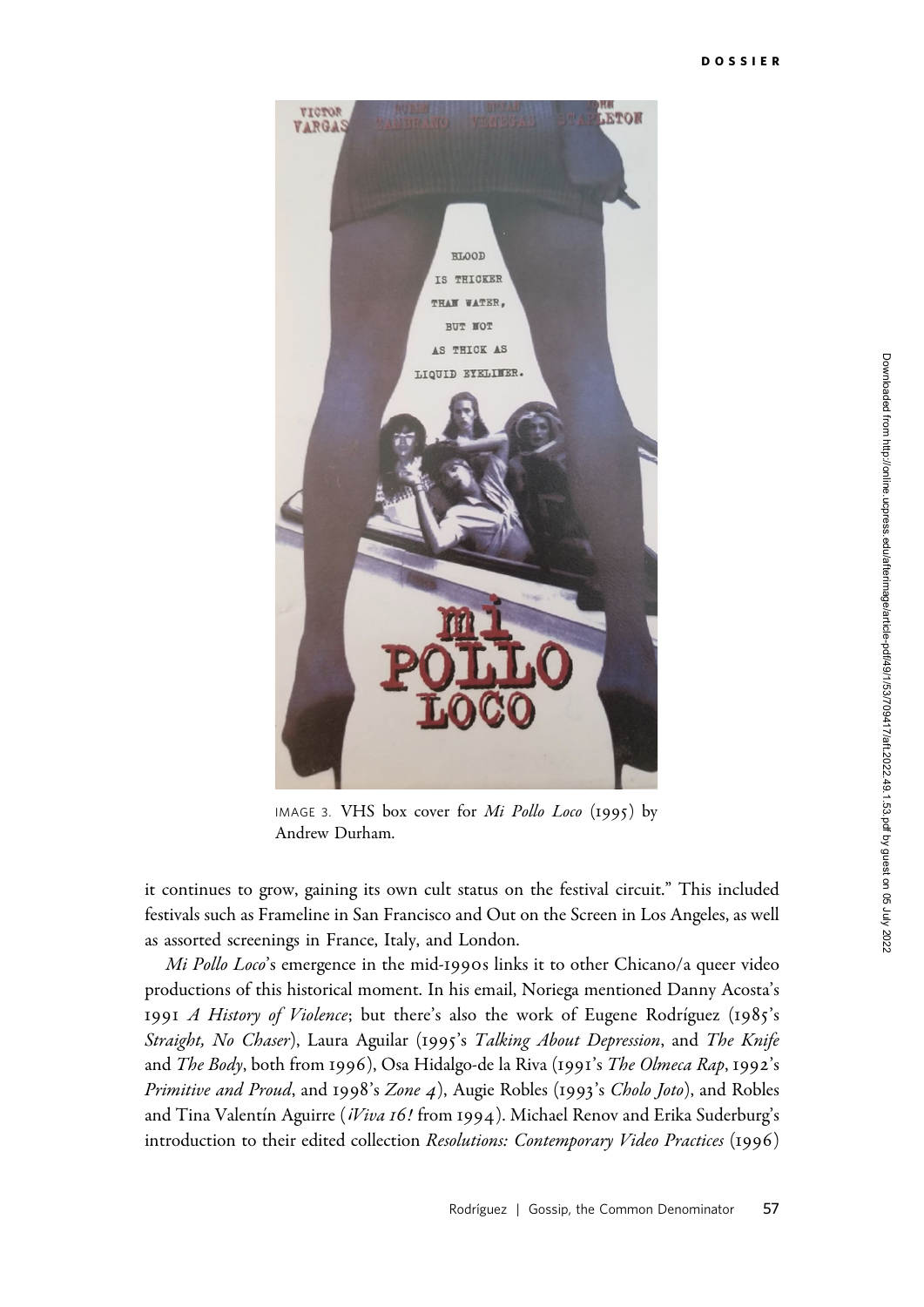details the need to spotlight "marginalized work, videomaking that has been forced to build its audience in ever more diverse venues with little institutional support."<sup>12</sup> For Renov and Suderburg, "these works and the cultural practices that subtend them are deserving of our collective investigation; the work needs to be looked at critically, given a space in which to serve as a catalyst for debate and as an alternative to the exclusionary canons of avant-garde film and video."<sup>13</sup> But it's not only "the exclusionary canons of avant-garde film and video" to which one might want alternatives. Given the incessant demand for mainstream, Hollywood-financed feature films that proffer so-called affirmative representations of Latinx and queer communities, alternatives to what often counts as "positive" might better serve us for greater representational complexity. When Muñoz asserts that the "task at hand is not to enact a commons, but to touch an actually existing commons," $14$  we might see this as an indispensable recommendation to not force some romanticized notion of the positive but rather represent the quotidian lives—as does Mi Pollo Loco—of those occupying the brown commons.

Years later, as a faculty member at UC Riverside in the Department of Media and Cultural Studies, I decided to transfer a number of titles I acquired on VHS to DVD. Mi Pollo Loco was one of them. As I had always loved the VHS box's cover image, I took a photo of it and posted it on Instagram. A number of friends, many of them queer Latinxs, commented that they had heard rumors of this film's existence and asked how they could obtain a copy. Some commented that an excerpt of Mi Pollo Loco was available on YouTube, but they wanted to see the entire video. With the recirculation of the video through various means (including teaching it in a course titled "Queer of Color Cultural Critique"), Mi Pollo Loco's previously rumored status has in turn helped form more recent commons of spectators. Moreover, its standing as a devalued cultural form—that is, video, and one that has been supplanted by digital technology in recent years—allows us to imagine alternative representations in contrast to what we often assume are our only available options as evidence to stake argumentative and historical claims. But in order to document "the relations that bring this commons into existence," we must be willing to circulate these texts in ways that we circulate our deep gossip—spreading the word "in subterranean ways," to call upon Abelove once more, to "[touch] on matters hard to grasp and of crucial concern."<sup>15</sup>

Mi Pollo Loco precisely illustrates Abelove's claim that gossip "circulates in subterranean ways and touches on matters hard to grasp and of crucial concern." That is, while gossip is routinely dismissed as inconsequential or lacking in factual substantiation, I want to insist, along with Abelove, that gossip holds considerable weight, especially for those grasping for a sense of belonging within disempowered, "subterranean" communities. This is one of many ways the brown commons manifests and takes hold. While gossips are routinely loathed as malevolent busybodies—not minding their own business or not

<sup>12.</sup> Michael Renov and Erika Suderburg, "Introduction: Resolving Video," in Resolutions: Contemporary Video Practices, ed. Michael Renov and Erika Suderburg (Minneapolis: University of Minnesota Press, 1996), xvii.

<sup>13</sup>. Renov and Suderburg, "Introduction: Resolving Video," xvii.

<sup>14.</sup> Muñoz, The Sense of Brown, 6.

<sup>15.</sup> Muñoz, The Sense of Brown, 7; Abelove, Deep Gossip, xii.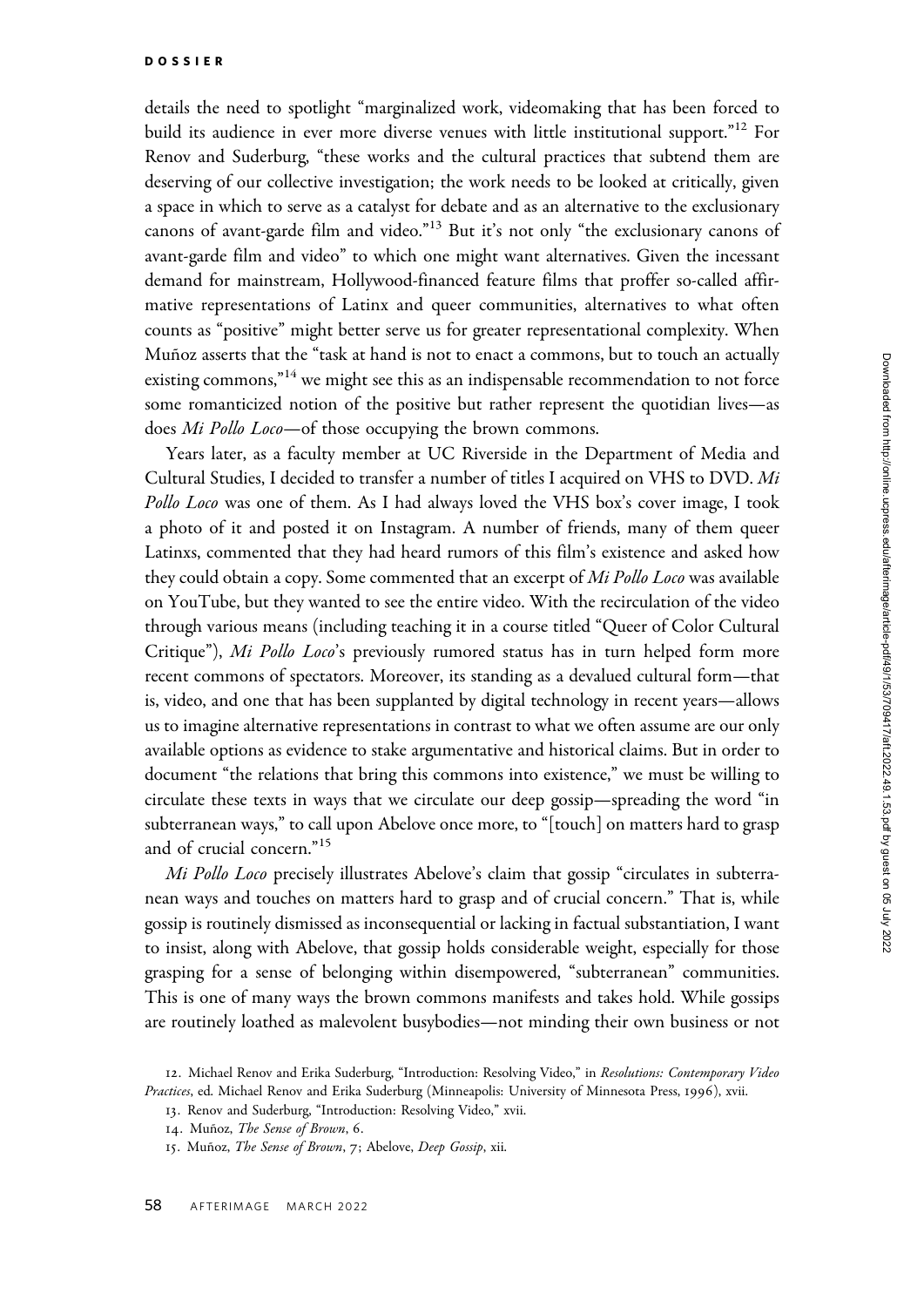having anything better to do than talk shit—and the "matters" broached by the gossip they produce may be difficult to register as constructive within the terms of respectability, the crucial concerns generated by gossip extend beyond the speech act to manifest as a material sense of belonging. I'm interested, then, in how the force and utility of gossip lies in its incompatibility with categories like "fact" or "fiction" to instead view its status as a "lie" imbued with the potential to bind. Thus, as Abelove's reading of "deep gossip" serves as a motivating force, I also want to emphasize his unpacking of Ginsberg's "our." He writes: "But who are the 'we' that make up the antecedent of 'our'—the 'we' to whom the deep gossip belongs? No 'we' is defined or specified here. Nor is even mentioned. So the antecedent of 'our' is left suggestively indefinite, unfixed, open."<sup>16</sup>

While Abelove maintains that "our" is "left suggestively indefinite, unfixed, open," I wish to make the case that "our"—or "we"—connects back to the brown commons impulse that is part and parcel of deep gossip. Patricia Meyer Spacks, in her foundational study  $Gossip$  (1985), notes how in the novels *Vanity Fair* (1848, by William Thackery), *What Masie Knew* (1897, by Henry James), and *The Great Gatsby* (1925, by F. Scott Fitzgerald), gossip "speaks for a community: not for a social class, but for a smaller group implicitly concerned with its own collective power."<sup>17</sup> Read alongside Spacks, "our deep gossip," therefore, is contoured by the desire to belong by cultivating a network of likeminded, similarly situated individuals with whom one strives to keep company. And even the subject on whom gossip focuses is implicated in this process of collective bonding. After all, gossip commands a multidirectional interpellative force that affectively enfolds an array of individuals into its discursive orbit, or rather its brown commons. As Muñoz puts it, "Brown affect traverses the rhythmic spacing between those singularities that compose the plurality of a brown commons."<sup>18</sup>

In his 2015 essay "What's the Tea: Gossip and the Production of Black Gay Social History," historian Kwame Holmes ascertains "an opportunity to ask if gossip could function as an archive of experience even as it resists recognition and institutionalization."<sup>19</sup> In Holmes's work, gossip is pivotal for charting the lives and activism of black gay subjects elided by official histories, mainstream institutions, and "an intersecting matrix of structural and quotidian oppression."20 Like Butt, who writes, "I flirt with the dangers of not being taken seriously by the guardians of those who would claim to know the value of 'proper' historical work,"<sup>21</sup> I want to insist on flirting with the dangers of being maligned just like any good gossip (just like Mi Pollo Loco's Lupe). Carefully listening to gossip—pursuing its possible leads, fleshing out the significance behind it—might lead us to a more capacious field of cultural expression and critical analysis such as that comprising Muñoz's archive and theoretical toolkit while also

<sup>16</sup>. Abelove, Deep Gossip, xii.

<sup>17</sup>. Patricia Meyer Spacks, Gossip (New York: Knopf, 1985), 226.

<sup>18.</sup> Muñoz, The Sense of Brown, 3.

<sup>19.</sup> Kwame Holmes, "What's the Tea: Gossip and the Production of Black Gay Social History," Radical History Review 122 (May 2015): 55–69.

<sup>20</sup>. Kwame Holmes, "What's the Tea," 67.

<sup>21</sup>. Butt, Between You and Me, 4.